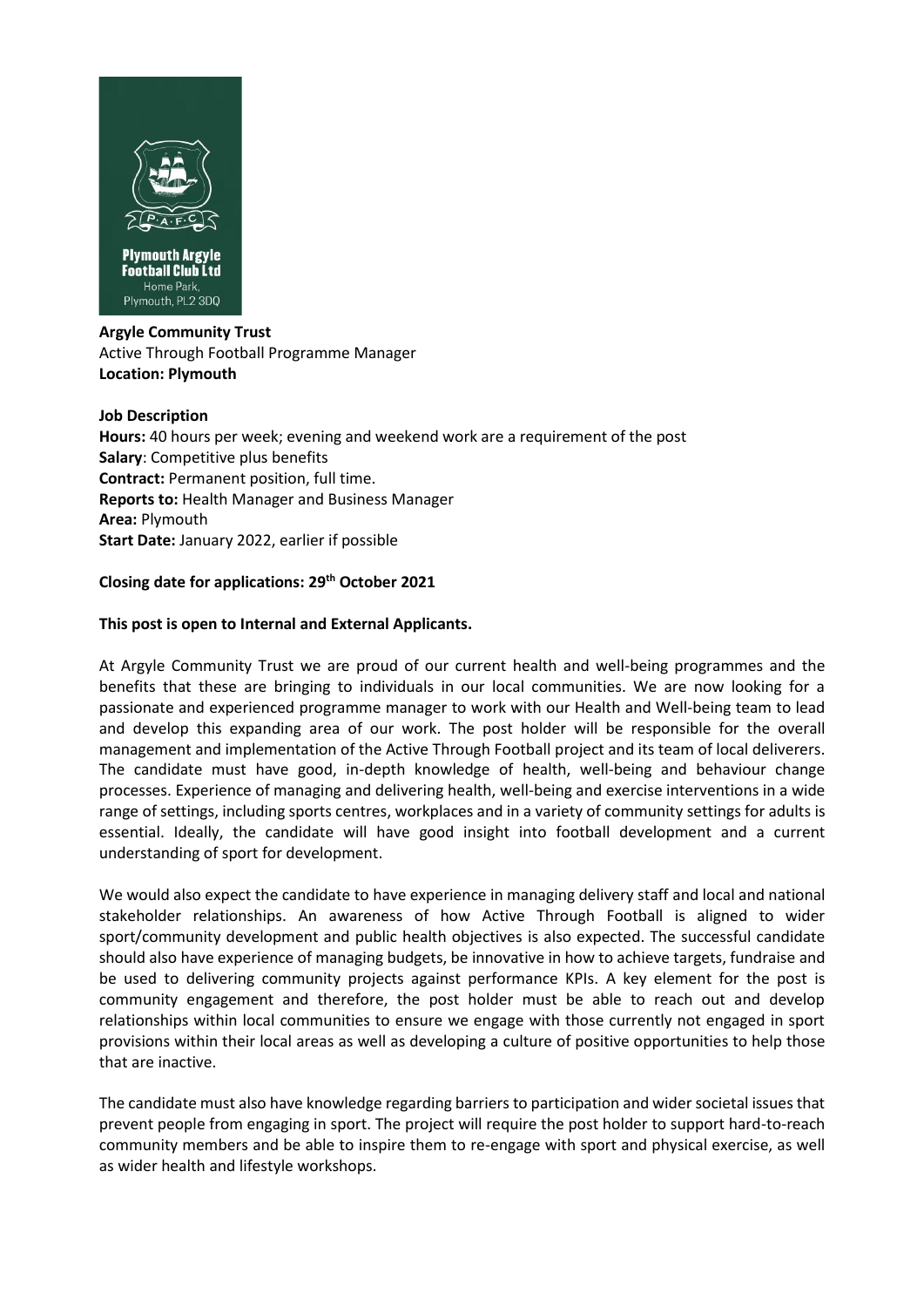Argyle Community Trust is an equal opportunities employer and welcomes applications from all suitably qualified persons regardless of their race, sex, disability, religion/belief, sexual orientation or age. Argyle Community Trust is committed to safeguarding and promoting the welfare of all participants on our programmes and promotes robust policies to ensure that our staff and volunteers adhere to safe practices. The successful candidate will be subject to undertaking enhanced DBS checks prior to employment.

The post holder may be asked to fulfil additional responsibilities that align with the Active Through Football programme.

If you can meet the specifications and would like to be considered for the role, please complete our online application form<https://forms.gle/PMgHXnbBwVMf9M4o9> and upload a covering letter and/or CV outlining why you would like to be considered for the post.

# **Key Duties:**

## **Management Duties:**

Manage and deliver Argyle Community Trust's Active Through Football programme.

This is to include:

- Implementation of the project in line with the contractual requirements.
- Management and support of Active Through Football Behaviour Change Officer and Project Coaches in developing a successful project across 4 targeted Plymouth communities.
- Management of all project staff, the Project Advisory Board and hyper-local resident groups to ensure deliverables are achieved.
- Regular updating of the Active Through Football Delivery Plan and reporting developments/performance back to CEO, national funders and stakeholders.
- Completion of all monitoring, and evaluation requested by ACT and national funders.
- Management of a monthly programme of project meetings with Project Board and hyperlocal community steering groups.
- Attendance at all national training events/meetings, as well as city-wide events that add value to localised project plan/outcomes.
- Ensuring the delivery of a high-quality sport, physical activity and learning programme that has been outlined in the project's delivery plan.
- Working closely with Public Health, County Sport Partnership, County FA and Local Authorities to ensure the programme remains planned and delivered in line with city-wide strategies and policies.
- Developing a suite of training for the project's Behaviour Change Officer and Delivery Staff to ensure they are competent and confident deliverers of programme content, in line with programme expectations.
- Developing and managing relationships with partners to embed external development opportunities into this suite of training.
- Adhering to the Health & Safety and Safeguarding procedures in your designated sessions and liaise with Designated Safeguarding Officer when appropriate, ensuring risk assessments are created, understood and adhered to across the wider project team.
- Promoting safe practices outlined in Trust policies and procedures and ensure professional standards are adhered to across all areas of delivery and Risk Assessments are in place for all programmes.
- Working with the Health and Well-Being team to develop opportunities to improve the Trust's wider behaviour change offering across Devon and Cornwall.
- Working with MarComms Team to create and manage a recruitment timeline with a clear strategy and defined targets/deadlines. Ensure all recruitment events are delivered and that Active Through Football remains ahead of its engagement curve.
- Recruiting and managing new and existing partnerships to ensure Active Through Football is working with the relevant organisations across 4 targeted areas.
- Securing additional match-funding or in-kind partner support to increase output and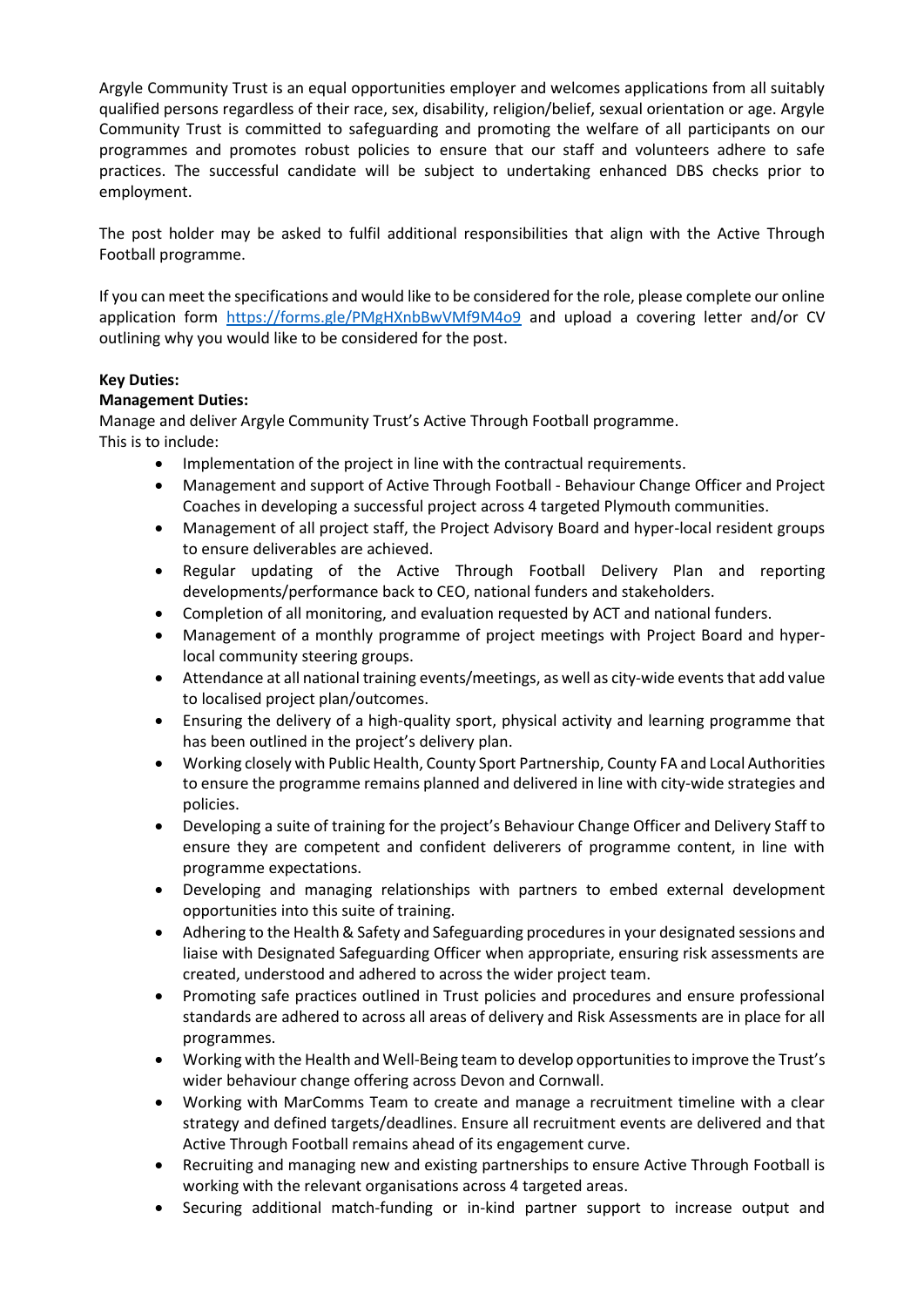sustainability of the programme.

- Ensuring accountability on the project at all times.
- Developing and maintaining relationships with local people and communities to continue to gather insight regarding project performance and wider community issues.
- Liaising with internal and external partners throughout the project, including national funders.
- Managing the transition from free to participant paid sessions, including the oversight of an available hardship fund.
- Working to agreed budgets and to targets set in project plans by CEO and national funders.
- Managing other projects as and when requested to support the wider working of the Trust.
- Support and deliver on Active through Football sessions ensuring consistency and quality across the programme.

## **Development Duties:**

- Engage and inspire project participants to make positive lifestyle behaviour changes. More specifically, engage and support those who have been identified within the *Plymouth Plan* as partaking in negative lifestyle choices.
- Develop learning resources for informal health, well-being and diet 'classroom based' sessions that educated participants about positive lifestyles.
- Develop a retention/incentives package that will be made available to participants in order to encourage their sustained engagement over the 5-year period.
- Develop a volunteers' programme to support local people transitioning from participant to community champion.
- Liaise with key stakeholders to ensure maximum impact
- Develop new relationships to diversify our sport, education and incentive offer.
- Organise hyper-local community celebration and recruitment events.
- To develop and train a staff team that is skilled, qualified and aware of the behaviour change process.
- Develop a range of hyper-local networks and resident forum groups, ensuring that the project remains a collaborative approach between local people and project.
- Deliver CPD events to Trust staff.

### **Other Duties:**

- Support and deliver on practical sessions, these could include ad-hoc Higher Education lectures or other ACT Health Intervention programmes.
- Work closely with other ACT Managers and staff in sharing good practice, ideas and attend and contribute to regular management meetings.
- Undertake regular quality assurance of Active Through Football sessions (practical and classroom-based behaviour change), recruitment and celebration events, and wider ACT work.
- Manage other health initiatives at times to support the wider charity aims.
- Identify funding and apply for funding with the Business Manager that further supports the Active Through Football and other health provisions within the remit.
- Complete office and administrative duties when required, ensuring General Data Protection Regulations and IT Policies are adhered to.
- Organise and support Special Events to assist in the promotion of the Trust's activities, this may include occasional match day hosting of strategic partners on a corporate table.
- Continually monitor and evaluate all sessions, activities and programmes and adapt delivery accordingly. All M&E is to be fed into the Impact Team as directed by the remit manager.
- Retain people in sport and physical activity by providing guidance on progression, exit routes and further sporting and leisure opportunities based on interest. This could include local volunteering or employment opportunities, walking/veteran football, health classes or more targeted interventions.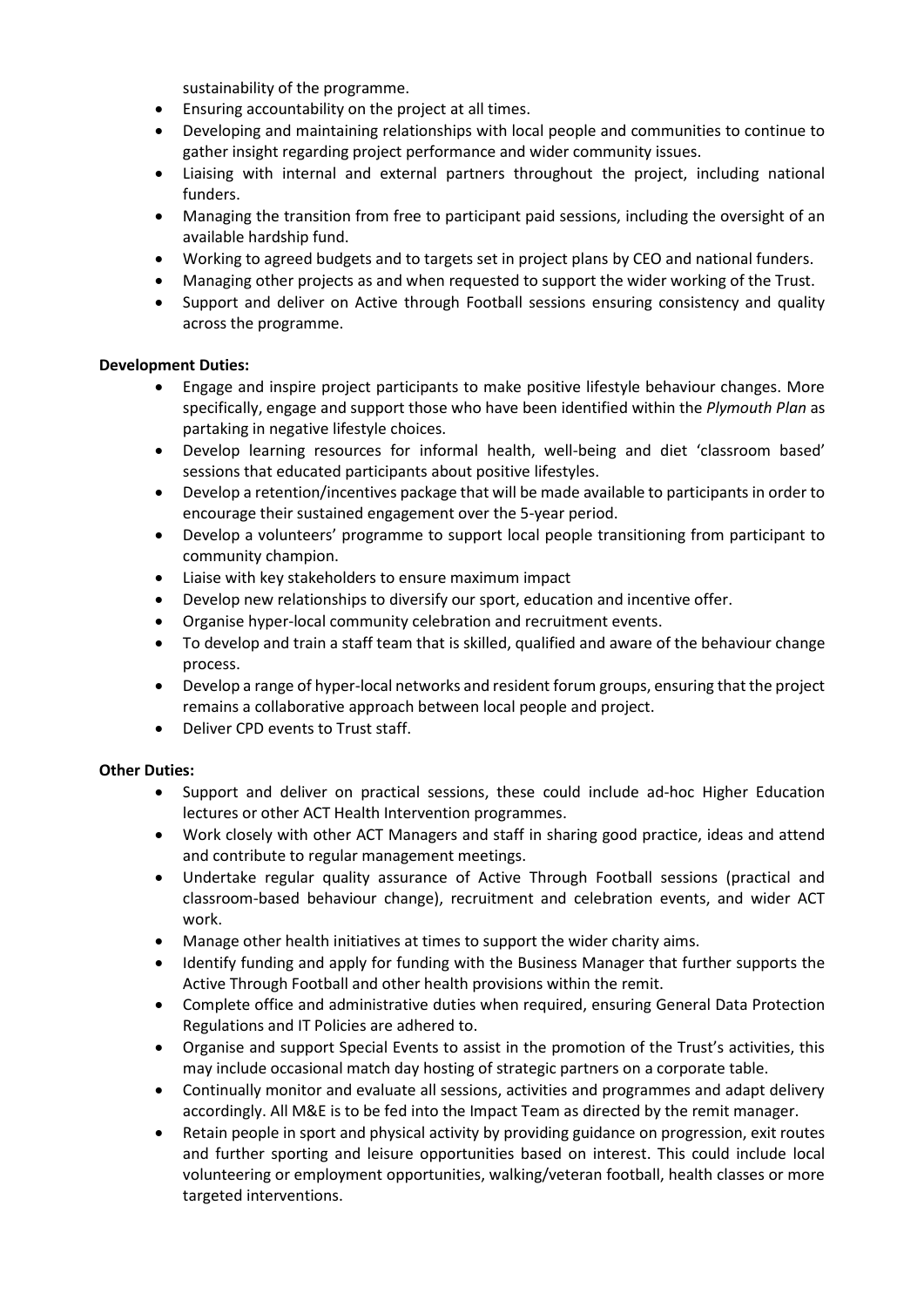| <b>PERSON SPECIFICATION</b>                                                  | <b>Desirable</b><br>Essential | ŏ<br>Application or<br>Staff record or | Interview | Reference |
|------------------------------------------------------------------------------|-------------------------------|----------------------------------------|-----------|-----------|
| <b>Qualifications</b>                                                        |                               |                                        |           |           |
|                                                                              | E                             | ✓                                      |           |           |
| Degree in related subject; Sports development, Social Science or             |                               |                                        |           |           |
| equivalent experience.                                                       |                               |                                        |           |           |
| English and Mathematics at GCSE / O'Level and a good<br>$\bullet$            | E                             | ✓                                      |           |           |
| understanding of data and Statistics                                         |                               |                                        |           |           |
| ICT to Level 2                                                               | D                             |                                        |           |           |
| Hold an up-to-date FA Safeguarding Children and Basic First Aid for          | D                             |                                        |           |           |
|                                                                              |                               |                                        |           |           |
| Sport (BFAS) qualifications                                                  |                               |                                        |           |           |
| Hold a Full and Clean UK Driving License<br>٠                                | E                             | ✓                                      |           |           |
| <b>Equality and Diversity Module</b>                                         | D                             |                                        |           |           |
| NGB level 2                                                                  | E                             |                                        |           |           |
| Health related qualification                                                 | D                             |                                        |           |           |
| <b>Knowledge and Understanding</b>                                           |                               |                                        |           |           |
|                                                                              |                               |                                        |           |           |
| Understanding of Sports Development and behaviour changes<br>$\bullet$       | E                             | ✔                                      |           |           |
| Knowledge of research methodology and project evaluation<br>$\bullet$        | E                             | $\checkmark$                           |           |           |
| Understanding of measuring impact in sports delivery and sports<br>$\bullet$ | E                             |                                        |           |           |
| development.                                                                 |                               |                                        |           |           |
| Awareness of requirements and restrictions involved in working               | E                             |                                        |           |           |
|                                                                              |                               |                                        |           |           |
| with National Governing Bodies of sport and/or similar or related            |                               |                                        |           |           |
| organisations.                                                               |                               |                                        |           |           |
| Excellent (current) knowledge of local demographic and social                | Е                             |                                        |           |           |
| deprivation indices                                                          |                               |                                        |           |           |
| Knowledge of local and national priorities.<br>$\bullet$                     | E                             |                                        |           |           |
| Clear understanding of Argyle Community Trust Vision, Values and             | D                             |                                        |           |           |
| Strategic Aims.                                                              |                               |                                        |           |           |
|                                                                              |                               |                                        |           |           |
| Have knowledge and can advise upon a range of delivery outcomes              | E                             |                                        |           |           |
| eg early years, disability, community engagement.                            |                               |                                        |           |           |
| Delivery:                                                                    |                               |                                        |           |           |
| Devise inclusive and engaging sessions which can be adapted to a             | Е                             |                                        |           |           |
| variety of needs and settings                                                |                               |                                        |           |           |
|                                                                              |                               | ✓                                      | ✓         |           |
| Evidence of successfully supporting people with differing abilities          | Е                             |                                        |           |           |
| Proven ability to communicate effectively with groups and hard to            | E                             |                                        |           |           |
| reach populations.                                                           |                               |                                        |           |           |
| Ability to engage and motivate groups of participants                        | Е                             |                                        |           |           |
| Ability to resolve conflict, mediating effectively between parties and       | E                             |                                        |           |           |
| eliciting positive outcomes                                                  |                               |                                        |           |           |
| Respond positively to feedback and strive for high standards and             | E                             |                                        |           |           |
| excellence in all aspects of the role                                        |                               |                                        |           |           |
|                                                                              |                               |                                        |           |           |
| Challenge non-compliance and uphold Trust policy and procedures              | Е                             |                                        |           |           |
| <b>Communication:</b>                                                        |                               |                                        |           |           |
|                                                                              |                               |                                        |           |           |
| Good standard of English in both written and verbal communication.           | Е                             |                                        |           |           |
| Understand obligations regarding information sharing and GDPR                | E                             |                                        |           |           |
| Ability to accurately convey meaning and deliver information in a            | D                             |                                        |           |           |
| clear, concise and engaging way.                                             |                               |                                        |           |           |